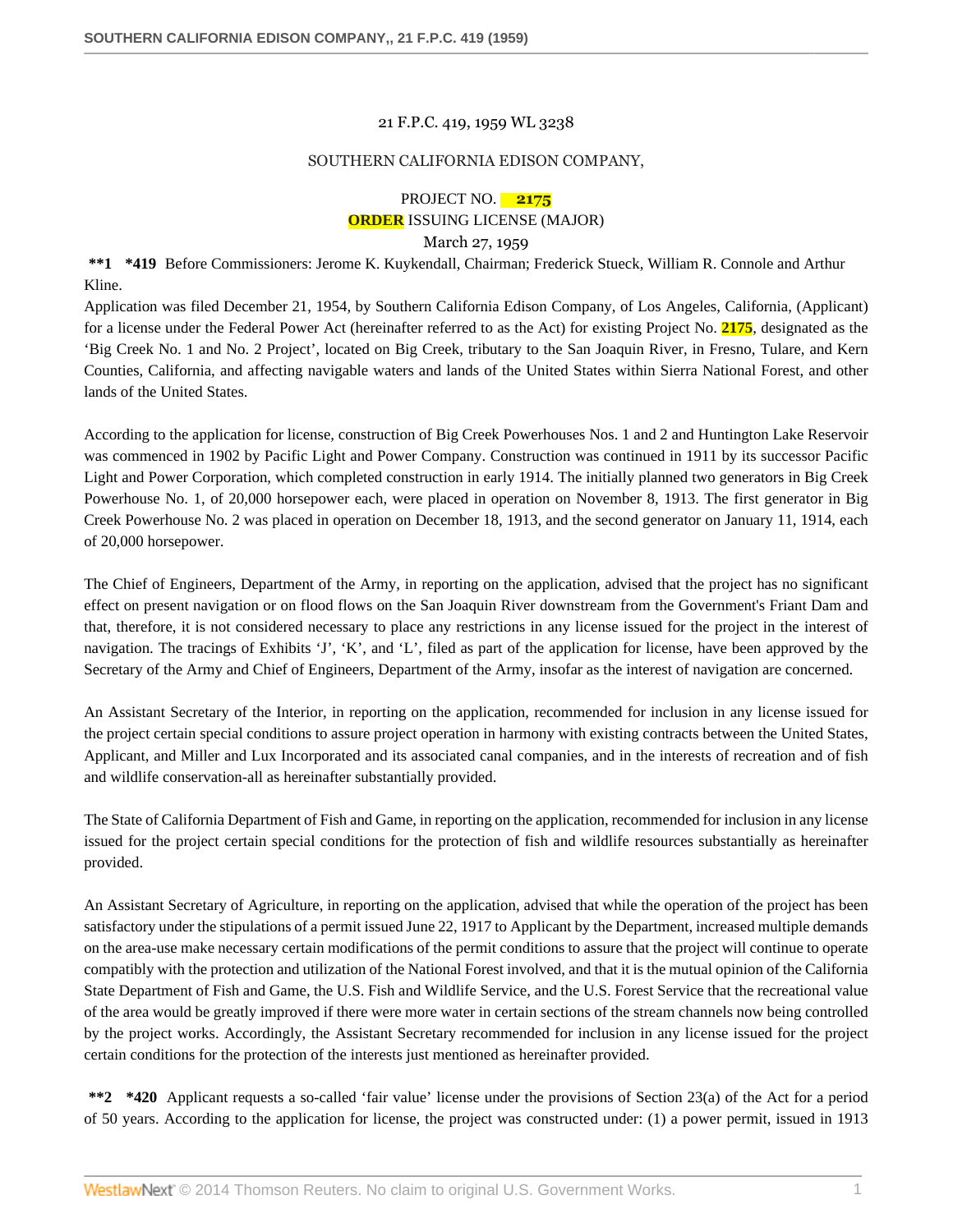to Applicant's predecessor by the Acting Secretary of Agriculture, which permit was later supplemented and amended; (2) an easement granted in 1914 by the Acting Secretary of Agriculture to Applicant's predecessor; (3) a final power permit issued to Applicant in 1917 by the Secretary of Agriculture, which permit was later supplemented; (4) a power permit issued to Applicant's predecessor in 1913 by the Secretary of the Interior, who approved its transfer to Applicant in 1917; and (5) several special use permits issued to Applicant by the Forest Service and dated from August 20, 1921 through October 26, 1950.

Major changes and additions to the project works were made by Applicant as follows: (i) Huntington Lake Reservoir was raised 35 feet in 1917; (ii) In Big Creek Powerhouse No. 1 a third generator, of 22,500 horsepower, was placed in service on July 12, 1923, and the fourth unit, of 35,000 horsepower, on June 8, 1925; (iii) In Big Creek Powerhouse No. 2 a third generator, of 21,456 horsepower, was placed in service on February 1, 1921, and the fourth unit, of 25,000 horsepower, on March 31, 1925.

#### *The Commission finds:*

(1) The Applicant is a corporation organized under the laws of the State of California, and has submitted satisfactory evidence of compliance with the requirements of all applicable State laws insofar as necessary to effect the purposes of a license for the project.

### (2) The constructed project consists of:

(a) All lands constituting the project area and enclosed by the project boundary or the limits of which are otherwise defined, and/or interest in such lands necessary or appropriate for the purposes of the project, whether such lands or interest therein are owned or held by the applicant or by the United States; such project area and project boundary being more specifically shown and described by certain exhibits which formed a part of the application for license and which are designated and described as follows:

#### (b) Principal structures consisting of:

Four arched or straight gravity type concrete dams (Dams Nos. 1, 2, 3 and 3A) across Big Creek or saddles tributary thereto, varying in heights from 10 feet to 159 feet above ground surface; Huntington Lake Reservoir, created by the above four dams, having a gross storage capacity of about 89,766 acre-feet; a concrete arch overflow structure (Dam No. 4) across Big Creek, about 79 feet high above streambed, creating a pond of 99 acre-feet gross capacity below the tailrace of Big Creek Powerhouse No. 1, from which water is diverted to Big Creek Powerhouse No. 2; and three small diversion dams to divert waters of Balsam Creek, Eley Creek, and Adit 8 Creek into Adits 3, 6, and 8, respectively, of Tunnel No. 2. Two pressure lines (Tunnels Nos. 1 and 2), about 10,350 feet **\*421** and about 21,760 feet long, respectively, Tunnel No. 1 extending from Huntington Lake Reservoir to the head of penstocks at Big Creek Powerhouse No. 1, and Tunnel No. 2 extending from the afterbay dam (Dam No. 4) at Big Creek Powerhouse No. 1 to head of penstocks at Big Creek Powerhouse No. 2; standpipes at all penstocks and a surge chamber in Tunnel No. 2; penstocks; three short conduits, one each from Balsam Creek, Eley Creek, and Adit 8 Creek diversion dams to adits of Tunnel No. 2. Big Creek Powerhouse No. 1 with a total installation, in four units, of 97,500 horsepower (at 1900 feet effective head) and 66,900 kilowatts name-plate rating; Big Creek Powerhouse No. 2 with a total installation in four units of 86,456 horsepower (at respective effective hads) and 57,750 kilowatts name-plate rating; a switchyard near Big Creek Powerhouse No. 1 and two 220 KV circuits connecting the powerhouse and switchyard; a switchyard near Big Creek Powerhouse No. 2 and two 220 KV circuits connecting the powerhouse and switchyard; necessary oil circuit breakers and switching and transformer equipment; two 220 KV single circuit transmission lines each approximately 144 miles long, one line extending from Big Creek Powerhouse No. 1 switchrack by way of Vestal Substation switchrack to the switchrack at the Magunden Substation, the other line extending from Big Creek Powerhouse No. 1 switchrack by way of switchracks at Big Creek Powerhouse No. 2, Big Creek Powerhouse No. 3, Rector Substation, and Vestal Substation, to the Magunden Substation switchrack. Miscellaneous hydraulic,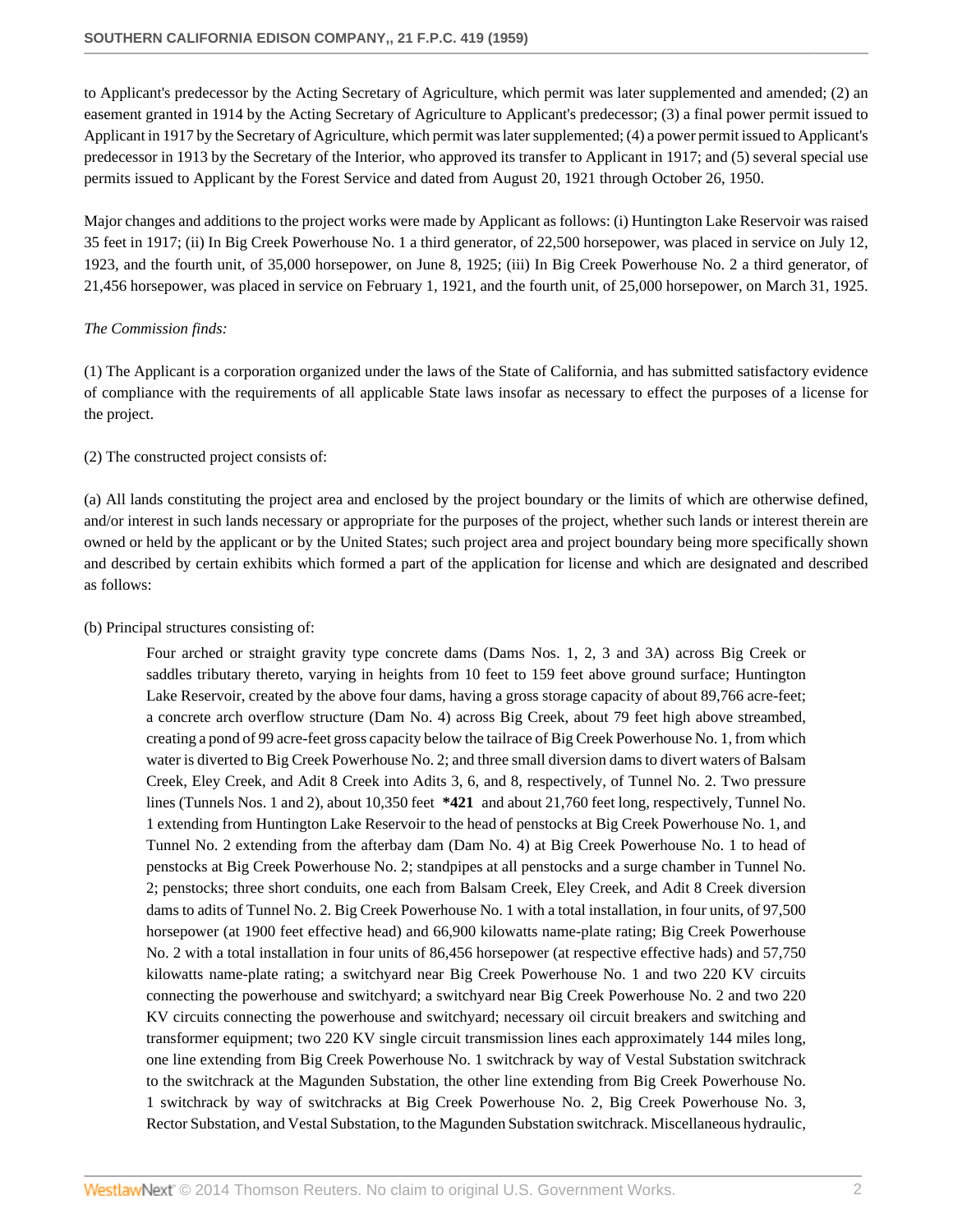mechanical, and electrical appurtenances, structures, and facilities including telephone, control, and power circuits, and other project works, all necessary in operation and maintenance of the project works.

**\*\*3** -the location, nature, and character of which structures are more specifically shown and described by the exhibits hereinbefore cited and by certain other exhibits which formed a part of the application for license and which are designated and described as follows:

'M' 'General Descriptions of Mechanical, Electrical, and Transmission Equipment' in 5 sheets, filed Dec. 21, 1954.

(c) All other structures, fixtures, equipment or facilities used or useful in the maintenance and operation of the project and located on the project area, including such portable property as may be used or useful in connection with the project or any part thereof, whether located on or off the project area, if **\*422** and to the extent that the inclusion of such property as part of the project is approved or acquiesced in by the Commission; also, all riparian or other rights, the use or possession of which is necessary or appropriate in the maintenance and operation of the project.

(3) No conflicting application is before the Commission. Public notice has been given.

(4) The issuance of a license for the project, as hereinafter provided, will not affect the development of any water resources for public purposes which should be undertaken by the United States.

(5) The project affects navigable waters and lands of the United States within Sierra National Forest, and other lands of the United States.

(6) The issuance of a license for the project will not interfere or be inconsistent with the purposes of any reservation or withdrawal of public lands, or with the purposes for which Sierra National Forest was created or acquired.

(7) The Applicant has submitted satisfactory evidence of its financial ability to continue the operation of the project.

(8) Subject to the terms and conditions hereinafter specified, the project is best adapted to a comprehensive plan for improving and developing a waterway or waterways for the use or benefit of interstate or foreign commerce, for the improvement and utilization of water-power development, and for other beneficial public uses, including recreational purposes.

(9) The installed horsepower capacity of the project hereinafter authorized for the purpose of computing the capacity component of the administrative annual charges is 166,000 horsepower. The energy generated thereby will continue to be used for domestic, commercial, industrial, agricultural, and other uses in Applicant's service areas in the Contral and Southern parts of California.

(10) The amount of annual charges to be paid under the license for the purpose of reimbursing the United States for the costs of administration of Part I of the Act and for recompensing it for the use, occupancy, and enjoyment of its lands, including transmission line rights-of-way, is reasonable as hereinafter fixed and specified.

(11) The transmission facilities described in finding (2)(b) above are part of the project within the meaning of Section 3(11) of the Act, and should be included in the license for the project.

**\*\*4** (12) It is desirable to reserve for future Commission determination what additional transmission facilities, if any, should be included in this license.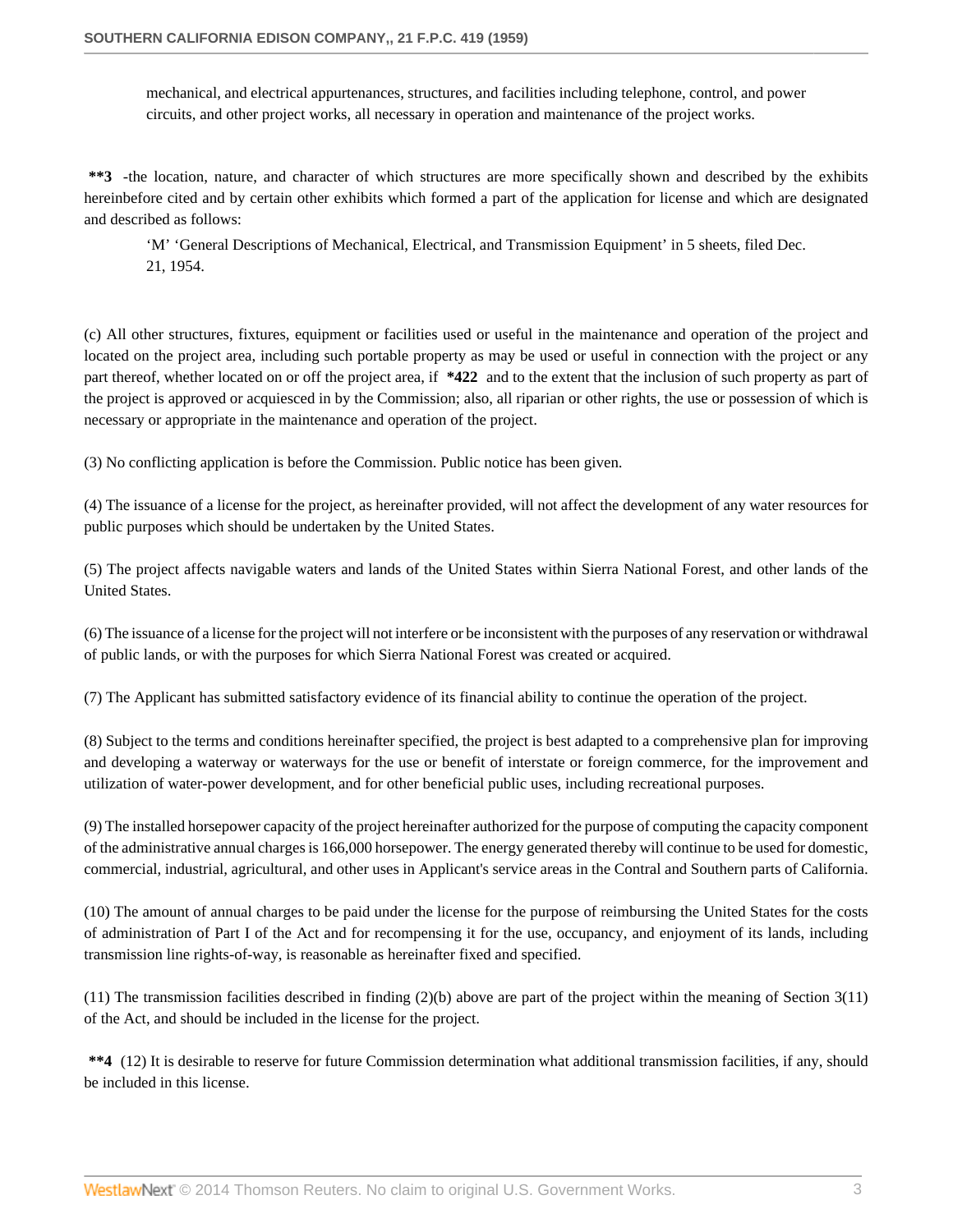(13) The exhibits designated and described in finding (2)(a) and (b) above conform to the Commission's rules and regulations and should be approved as part of the license for the project.

(14) Some of the project works having been constructed subsequent to enactment of the Federal Power Act, and Applicant having failed to file the application for license within a reasonable time prior to the date of expiration of the aforementioned 1917 permit issued by the Secretary of Agriculture, Applicant has not shown that it is entitled to a license under Section 23(a) of the Act.

## *The Commission orders:*

(A) This license is issued to Southern California Edison Company, of Los Angeles, California (hereinafter referred to as the Licensee) under the provisions of Section 4(e) of the Federal Power Act for a period of 50 years, effective as of March 1, 1959, for the operation and maintenance of constructed Project No. **2175**, affectig navigable waters and lands of the United States within Sierra National Forest and other lands of the United States, subject to the terms and conditions of the Act which is incorporated by reference as a part of this license, **\*423** and subject to such rules and regulations as the Commission has issued or prescribed under the provisions of the Act.

(B) This license is also subject to the terms and conditions set forth in Form L-5, December 15, 1953, entitled 'Terms and Conditions of License for Constructed Major Project Affecting Navigable Waters and Lands of the United States' (17 **[FPC](http://www.westlaw.com/Link/Document/FullText?findType=Y&serNum=1957052768&pubNum=921&originationContext=document&vr=3.0&rs=cblt1.0&transitionType=DocumentItem&contextData=(sc.Search))** [110\),](http://www.westlaw.com/Link/Document/FullText?findType=Y&serNum=1957052768&pubNum=921&originationContext=document&vr=3.0&rs=cblt1.0&transitionType=DocumentItem&contextData=(sc.Search)) except for Articles 8, and 14 through 18 thereof, which terms and conditions are attached hereto and made a part hereof; *Provided*, however, that the omission, of such excepted articles from the license shall not be construed as a waiver of any terms and conditions of the Act, and subject to the following special conditions set forth herein as additional articles:

*Article 27*. The Licensee shall operate the project in harmony with the contracts entered into by the Licensee, or its predecessors in interest, with Miller & Lux Incorporated relating to the stages of the San Joaquin River at which the Licensee may store water of said river, which contracts are dated August 17, 1906; June 14, 1909; February 21, 1916; October 3, 1916; August 16, 1918; April 27, 1920; November 2, 1922; February 11, 1924; October 7, 1924; December 3, 1925; April 25, 1928; July 19, 1933; and November 25, 1936, respectively, and which are referred to in the contract dated July 27, 1939, between the United States, Miller & Lux Incorporated, and Gravelly Ford Canal Company entitled 'Contract for Purchase of Miller & Lux Water Rights', as said contracts have been supplement and modified by the contracts entered into by the Licensee with the United States and other parties dated June 30, 1949, and April 9, 1953, relating to Project No. 2017 and Project No. 2086, respectively, and as any or all of said contracts of the Licensee may be further amended, supplemented, modified, or superseded by subsequent agreement between the Licensee and the United States.

**\*\*5** *Article 28*. The Licensee shall release sufficient water into the section of Big Creek below Huntington Lake (Dam 1) throughout the period April 15 through December 15 of each year so as to maintain a flow of not less than two (2) cubic feet per second as measured at the existing gaging point located approximately 0.9 mile below Dam 1: *Provided*, that the Licensee is permitted to divert and recover the amount of its release after said water has reached the SW 1/4 of Section 22, T. 8 S., R. 25 E., M.D.B. and M.: *Provided further*, That the diversion and recovery proviso of said water shall be subject to review and adjustment by the Commission upon request of Licensee at any time prior to December 31, 1960, and after review by the Secretary of the Interior, Secretary of Agriculture, and the Director of the California Department of Fish and Game: *Provided further*, That in the event that it shall be determined by the California Department of Fish and Game and the Department of the Interior that flows existing between Powerhouse No. 1 (Dam 4) and Powerhouse No. 2 tailwater pool (Dam 5) are insufficient to maintain the fishery in that stretch of Big Creek, the Commission may upon the recommendation of the California Department of Fish and Game and the Secretary of the Interior require the Licensee to maintain a flow of not less than two (2) cubic feet per second, during the period April 15 to December 15, at the head of said tailwater pool at Powerhouse No. 2: *Provided further*, That after not less than ten (10) years of operation with such rates of release in force but not later than December 31, 1980, the fish, wildlife, and recreational requirements for water in the affected sections of Big Creek shall be reviewed, and the rates of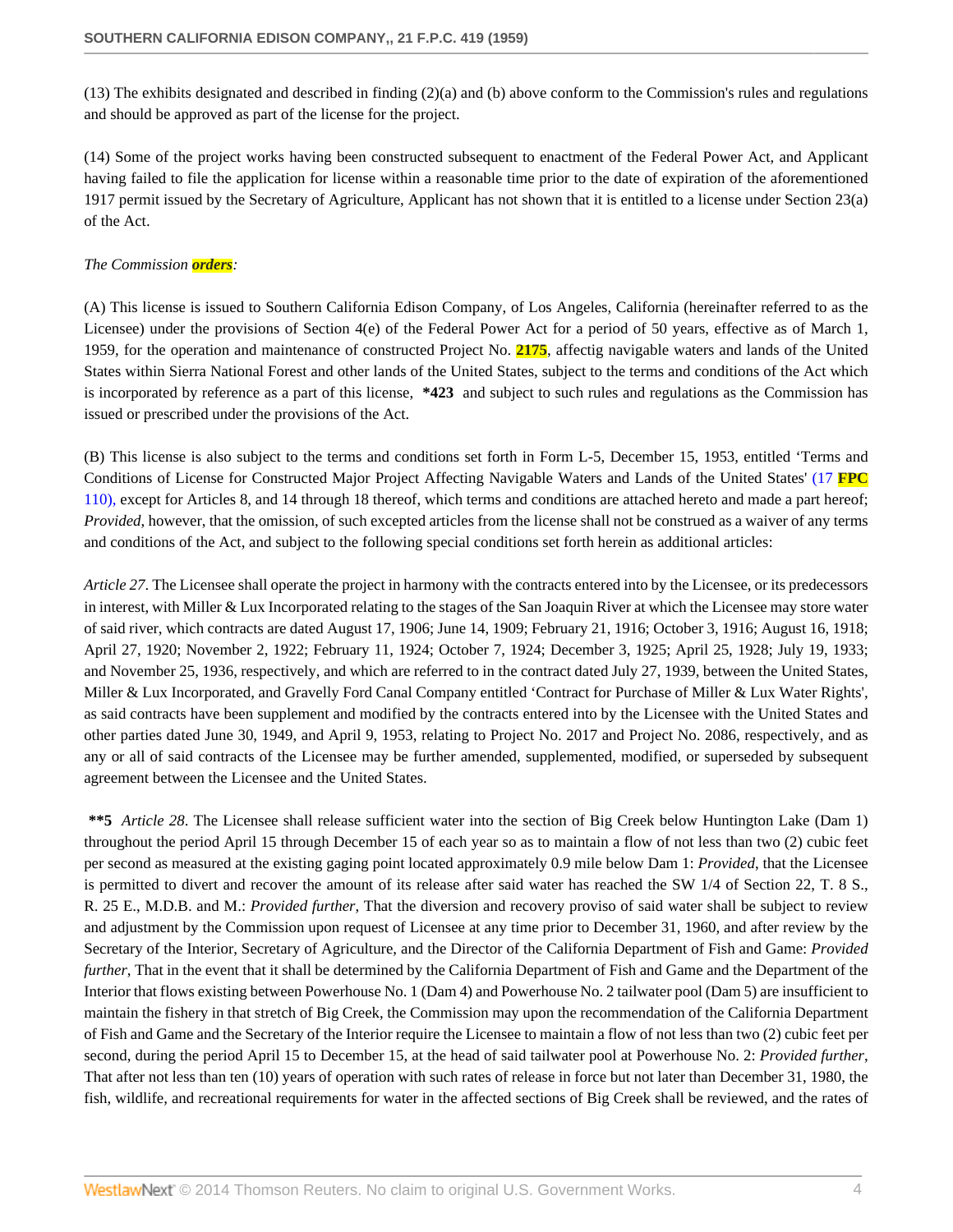release shall be adjusted by the Commission as found to be required at that time; and *Provided further*, That the required rates of release with such adjustment shall not be greater than five (5) cubic feet per second.

*Article 29*. The Licensee shall in the interest of recreation make every reasonable effort to maintain the water surface of Huntington Lake Reservoir at as **\*424** high an elevation and with as little fluctuation during the period from May 1 to September 10 of each year as is consistent with the primary purpose of the reservoir and the contracts referred to in Article 27 hereof.

*Article 30*. The Licensee shall clear and keep clear to an adequate width lands of the United States along open conduits, and shall dispose of all temporary structures, unused timber, brush, refuse, or inflammable material resulting from the clearing of the lands or from the maintenance or alteration of the project works. In addition, all trees along the margins of reservoirs which may die during operations of the project shall be removed. The clearing of the lands and the disposal of the material shall be done with due diligence and to the satisfaction of the authorized representative of the Commission.

**\*\*6** *Article 31*. The Licensee shall interpose no objection to and shall in no way prevent, the use by the agency of the United States having jurisdiction over the lands of the United States affected, or by persons or corporations occupying lands of the United States under permit, of water for fire suppression from any stream, conduit or body of water, natural or artificial, used by the Licensee in the operation of the project works covered by the license, or to the use by said parties of water for domestic purposes from any stream or body of water, natural or artificial, used by the Licensee in the operations of the project works covered by the license.

*Article 32*. The Licensee shall pay to the United States the following annual charges:

(i) For the purpose of reimbursing the United States for the costs of administration of Part I of the Act, one (1) cent per horsepower of the installed capacity (166,000 horsepower) plus two and one-half (2 1/2) cents per 1,000 kilowatt-hours of gross energy generated by the project during each calendar year for which the charge is made;

(ii) For the purpose of recompensing the United States for the use, occupancy, and enjoyment of its lands, exclusive of those used for transmission line right-of-way, \$4,288.86;

(iii) For the purpose of recompensing the United States for the use, occupancy, and enjoyment of its lands for transmission line right-of-way only, \$1,799.20.

*Article 33*. The Commission expressly reserves the right to determine at a later date what additional transmission lines and appurtenant facilities, if any, shall be included in this license.

*Article 34*. The operations of the Licensee so far as they affect the use, storage, and discharge from storage of waters affected by the license, shall at all times be controlled by such reasonable rules and regulations as the Commission may prescribe for the protection of life, health, and property, and in the interest of the fullest practicable conservation and utilization of such waters for power purposes and for other beneficial public uses, including recreational purposes; and the Licensee shall release water from the project reservoir at such rate in cubic feet per second, or such volume in acre-feet per specified period of time, as the Commission may prescribe for the purposes hereinbefore mentioned.

(C) The exhibits designated and described in finding (2) above are approved as part of this license.

(D) This **order** shall become final 30 days from the date of its issuance unless application for rehearing shall be filed as provided in Section 313(a) of the Act, and failure to file such an application shall constitute acceptance of this license. In acknowledgment of the acceptance of this license, it shall be signed for the Licensee and returned to the Commission within 60 days from the date of issuance of this **order**.